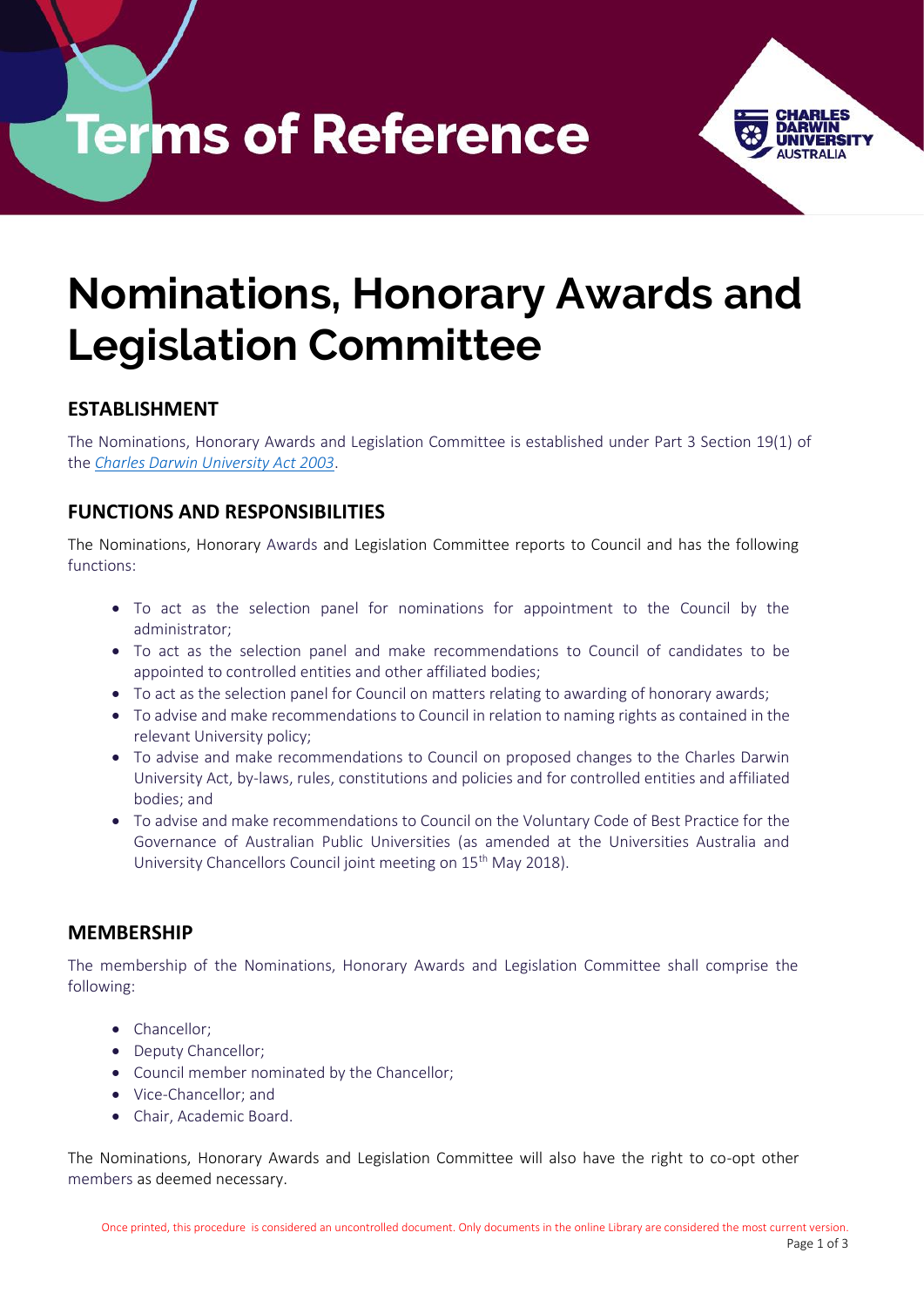# **CHAIR**

The Chancellor shall act as Chair for the Nominations, Honorary Awards and Legislation Committee. If the Chancellor is not available then the Deputy Chancellor will chair the meeting.

The Chair has a deliberative and, if required, a casting vote.

## **SECRETARY**

The University Secretary (or nominee) shall act as secretary for the Committee.

### **TERM OF OFFICE**

The objectives and membership of the Nominations, Honorary Awards and Legislation Committee will be reviewed on an annual basis and reported to Council.

# **QUORUM**

A quorum shall comprise three members of the Nominations, Honorary Awards and Legislation Committee including the Chancellor and Deputy Chancellor.

#### **MEETINGS**

The Nominations, Honorary Awards and Legislation Committee shall meet as necessary, but at least once a year.

#### **AGENDA**

The agenda is to be distributed with supporting documentation at least seven days prior to meeting date.

#### **REPORTING**

The minutes from each meeting of the Nominations, Honorary Awards and Legislation Committee will be provided to the next meeting of the Council.

#### **CONFLICTS OF INTEREST**

Where a member has a real or perceived conflict of interest regarding an agenda item, they must declare this to the Chair at the commencement of discussion of the item, and be prepared to excuse themselves from the discussion, or the room, if required.

#### **DEFINITIONS**

In the context of this document:

Honorary Award means the conferring by Council of the following degrees: Honorary Degree and Doctor of Honoris Causa.